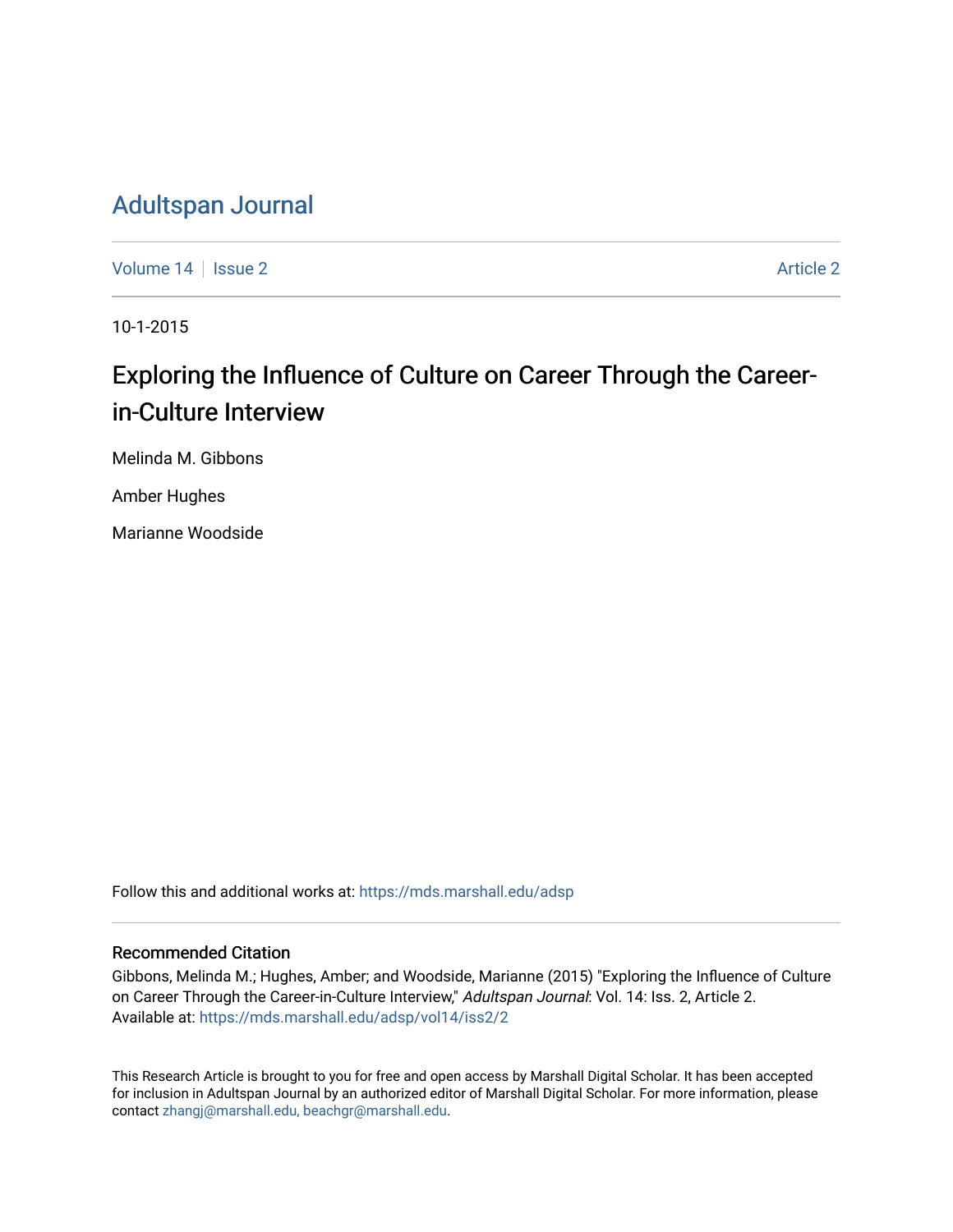# **Exploring the Influence of Culture on Career Through the Career-in-Culture Interview**

# **Melinda M. Gibbons, Amber Hughes, and Marianne Woodside**

*This study sought to understand how culture in general affects career development. Using an adapted version of the Career-in-Culture Interview (Ponterotto, Rivera, & Sueyoshi, 2000), the authors interviewed 14 adults from a variety of cultural backgrounds. Through a qualitative analysis of the interviews, themes were identified based on 4 of the interview questions and were reported based on occupations the participants were aware of while growing up, their cultural and ethnic backgrounds, religious/spiritual backgrounds, and family influence. These themes promote a developmental consideration of career-related issues in counseling. The findings can help counselors better work with clients by focusing not just on the individual but also on cultural influences on career development.*

*Keywords*: mental health of adults, adult development

Cultural influences that affect career development are important to consider when working with counseling clientele. Duffy and Dik (2009) identified four categories of external influences on career (i.e., family beliefs, life circumstances, spirituality, and underlying motivations) and noted the many influences beyond people's control that significantly shape their career development. Cultural influences affecting career development include gender, sexual orientation, ethnicity, race, religion, socioeconomic status (SES), and disability (Erford & Crockett, 2012). Most researchers focus on the unique career needs of a specific cultural group and consider how counselors might best serve these groups. The purpose of the current study was to explore the cultural influences on career development for participants from a variety of cultural backgrounds. Specifically, we wondered about the influence of one's cultural background, religion, and family on career development, given that these were the issues covered in the Career-in-Culture Interview (CiCI; Ponterotto, Rivera, & Sueyoshi, 2000) protocol.

# **Culture and Career**

Exploring cultural influences on career development remains an essential aspect of career counseling. Flores and Heppner (2002) noted the increase in ethnic minorities and women in the workplace as reasons to explore culture in career counseling. Similarly, Ponterotto et al. (2000) pointed to demographic changes in

*Melinda M. Gibbons and Marianne Woodside, Department of Educational Psychology and Counseling, University of Tennessee, Knoxville; Amber Hughes, School of Professional Counseling, Lindsey Wilson College. Correspondence concerning this article should be addressed to Melinda M. Gibbons, Department of Educational Psychology and Counseling, University of Tennessee, Knoxville, 441 Claxton Building, Knoxville, TN 37996 (e-mail: mgibbon2@utk.edu).* 

*© 2015 by the American Counseling Association. All rights reserved.*

. . . . . . . . . . . . . . . . . . . . . . . . . . . . . . . . . . . . . **ADULTSPAN***Journal October 2015 Vol. 14 No. 2* **77**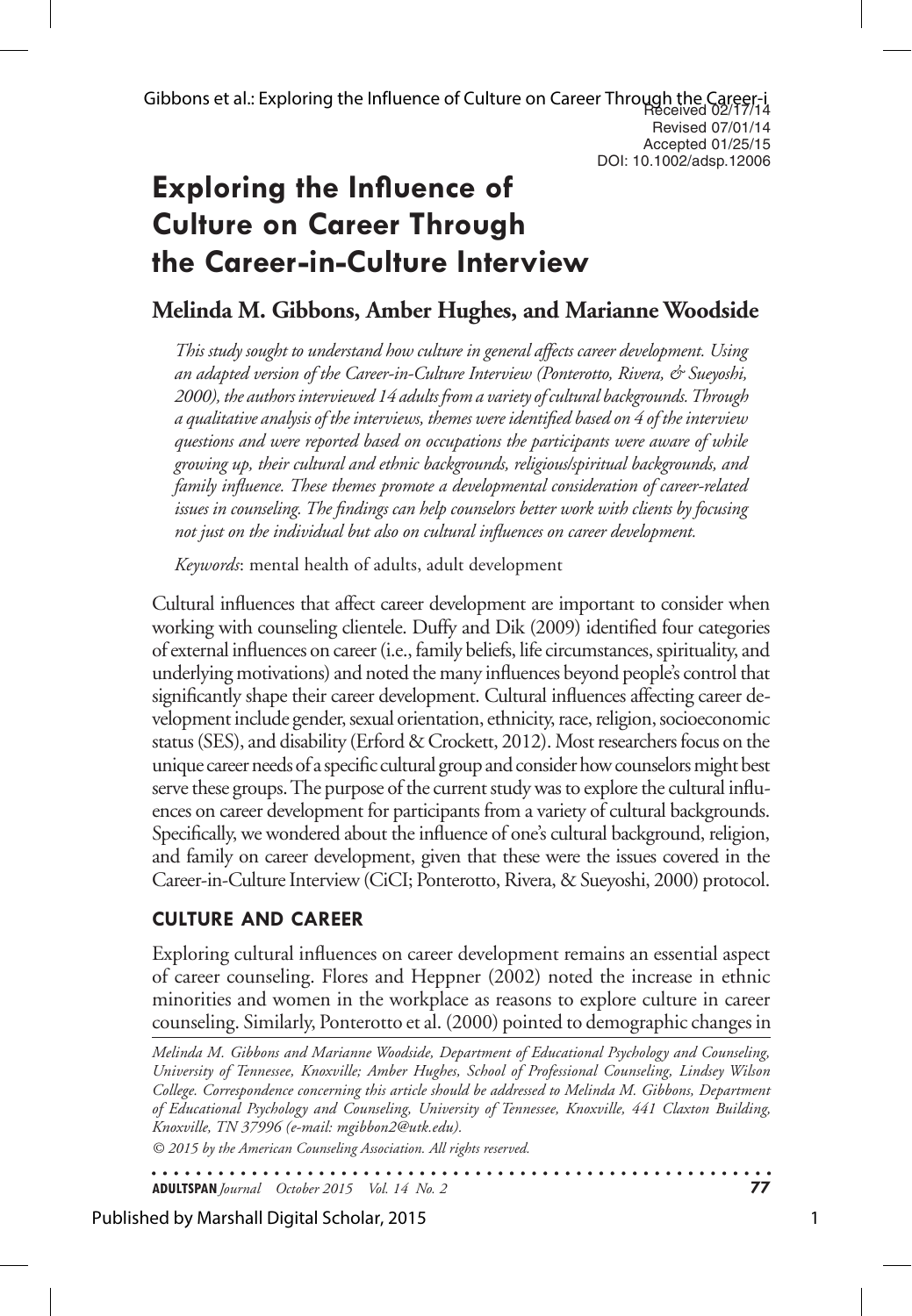the workplace as the rationale for developing a culture-based intake interview for career counseling. Blustein, Kenna, Gill, and DeVoy (2008) focused on socioeconomic differences in workers as a motivation for including cultural implications on career development in counseling. Whiston and Keller (2004) identified the direct influence family has on career development, stressing the need for family exploration in career counseling. In all cases, scholars viewed people's cultural background as influential to their career development and choice.

Although many calls for inclusion of conversations about culture exist, studies demonstrate some gaps in both research and training. Whiston and Keller (2004) observed the influence of family on career choices, but found that most studies concentrated only on the influence in childhood through early adulthood. The studies they did find with adults focused primarily on one aspect of culture, typically ethnicity or gender, so they called for more overarching studies on family influence on career with adult participants. Vespia, Fitzpatrick, Fouad, Kantamneni, and Chen (2010) investigated perceived multicultural competence in career counselors and learned that although these counselors felt confident in their abilities to provide culture-sensitive counseling, they were not always able to apply their abilities with actual clients. Fouad and Byars-Winston (2005) reviewed studies on the effects of race and ethnicity on career development and identified that perceived barriers were the primary difference between ethnic minority and majority clients. However, they noted the lack of studies that considered multiple contextual factors and called for a broader understanding of cultural influence in future research. In his review of career and spirituality, Duffy (2006) found only a few studies that explored how religion affected career development tasks. He called for future research on how spiritual beliefs shape career choice and the role that religion plays in healthy career development. In all of these studies, researchers identified cultural influence as a key aspect of career development, but few studies truly demonstrate the specifics of these links.

# **Career as a Developmental Process**

Viewing individuals through a life-span lens reflects a belief that human beings change over time, from birth to adulthood (Santrock, 2011). This perspective explores the complex aspects of growth and looks for ways to describe physical, cognitive, and social aspects of life experience, including principles of human development and influences of culture, race, and ethnicity on that development. Although most newer career theories include a developmental mind-set, Donald Super (1957) first introduced the concept of career as a developmental process. Originally conceived as a stagelike developmental process, Super later adapted his theory to include the recycling of stages based on changes in the world of work (Sharf, 2010). Savickas (1997) stressed the importance of adding adaptability to this developmental approach, noting the effects of culture and environment on work-related perspectives. Although revised, the concept of a life-span approach to career development remains central to career counseling.

More recently, new terms such as *protean* and *boundaryless* describe the everchanging landscape of today's adult workforce (Briscoe, Henagan, Burton, & Murphy, 2012). A protean mind-set reflects a values-driven approach to career

. . . . . . . . . . . . . . . . .

**78 ADULTSPAN***Journal October 2015 Vol. 14 No. 2*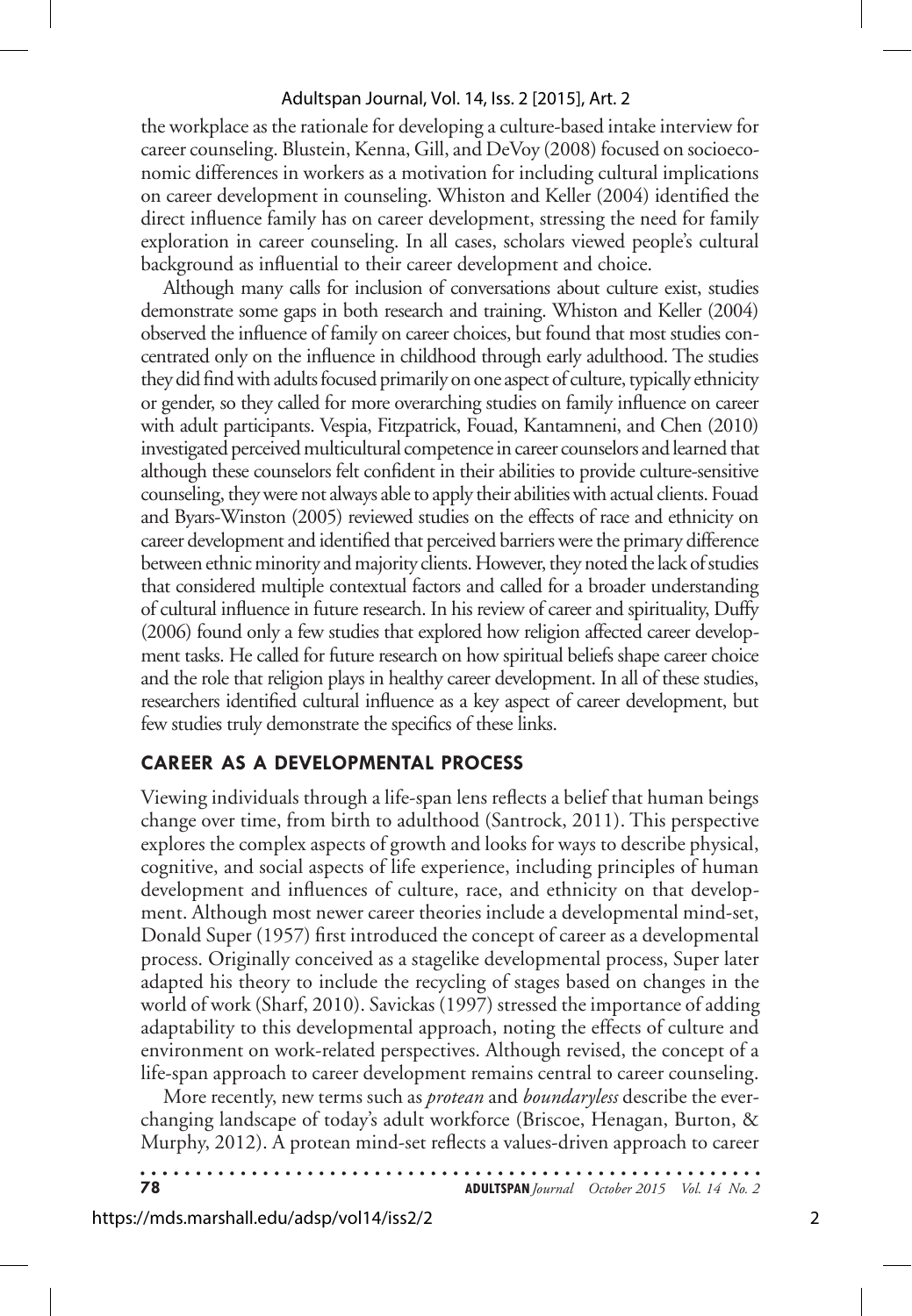in which people feel self-directed and responsible for their own success, whereas a boundaryless attitude focuses on careers independent of a physical organization or worksite and embraces the idea of contractual and short-term work assignments with a single business (Briscoe et al., 2012). As work changes, so does the way we approach career development.

Two new approaches to career counseling, developed in recent years, focus specifically on cultural background as an important aspect of career development. Blustein (2011) suggested a relational approach to career counseling, focused in part on how early experiences with family and society shape one's path to a career. He described culture as "the lens through which we understand relationships and working" (p. 9). Blustein called for research that helps explain the ways that cultural background affects career development and choice. Relatedly, Savickas (2012) promoted the idea of career construction, an approach that responds to the changing nature of the world of work. Savickas noted the loss of predictable career paths that lead to the continual reimagining of one's career identity to support the need for new visions of career counseling. As part of the counseling process, educators teach counselors to pay particular attention to meaning assigned to cultural roots in their lives, because these meanings are essential to identity formation (Savickas, 2012). Career as a developmental process, directly affected by cultural background, served as an impetus for this current research.

In this study, we used Ponterotto et al.'s (2000) CiCI to explore the influence of cultural background, religion, and family on the career development of adults from diverse backgrounds. When designing the interview protocol, Ponterotto and colleagues noted five interacting spheres affecting career development. We identified one, titled *culture, religion, and family*, as the focal point for our research. We wanted to qualitatively assess the commonalities of cultural influence in adults who represented a wide variety of backgrounds, including differences in gender, sexual orientation, region of country, ethnicity, SES, and career choice, but focused on the role of culture, religion, and family influences in our analysis.

## **Method**

We chose a qualitative approach to examine cultural influence on career development based on several rationales. First, we recognized the multiple realities and worldviews of our varied participants (Creswell, 2007). In fact, our goal was to focus on these various realities, especially as they were influenced by cultural background. In addition, our aim was to consider the intersection of various cultural experiences, allowing us to explore the essence of experience across individuals (Creswell, 2007) rather than focusing on a single aspect of culture. Finally, we wanted to use the interview protocol described below, and this required a qualitative analysis. We selected the constant comparative method (CCM; Glaser, 1965; Glasser & Strauss, 1967) as an analysis approach.

Features of CCM support qualitative inquiry using inductive analysis to articulate the meaning of participant experiences (Denzin & Lincoln, 2011). There are two primary areas of focus of analysis for CCM: data suggested by the researcher based on participant language, or data that are particularly relevant to the area of study (Glaser

**ADULTSPAN***Journal October 2015 Vol. 14 No. 2* **79**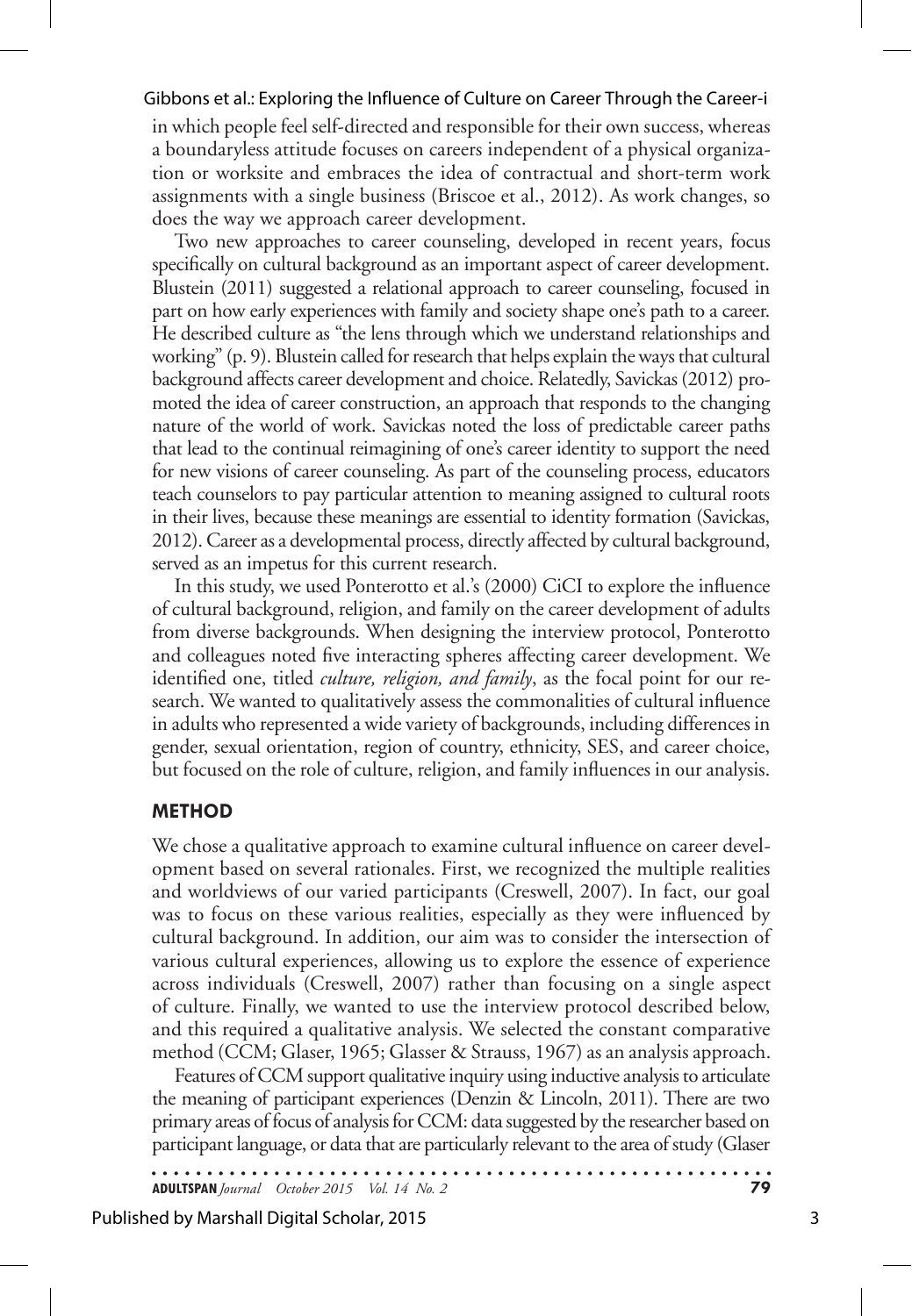& Strauss, 1967). Data include written and oral data such as individual interviews, focus groups, and written documents (Maykut & Morehouse, 1994). The value of CCM is that it provides researchers with a tool to compare and contrast interview data to identify and connect categories of thought on a given subject.

Glaser and Strauss (1967) first used CCM as a way to analyze data for grounded theory. The use of CCM expanded in two ways since its introduction by Glasser and Strauss. First, researchers suggested that CCM needed a clearer process of analysis (Boeije, 2002; Denzin & Lincoln, 2011). In response to this limitation, several researchers articulated step-by-step approaches. For example, Boeije (2002) provided a five-step process, used in this study, to conduct a CCM analysis. Dye, Schatz, Rosenberg, and Coleman (2000) used the metaphor of the kaleidoscope as a way to describe the CCM data analysis process. Addressing a second concern, the link of CCM to grounded theory, Fram (2013) described a much wider use of the method and proposed creative uses. In addition, she suggested the importance of creativity when using CCM, such as integrating it with discourse analysis or introducing a theoretical frame, both beyond the usage established by Glaser and Strauss.

## **Participants**

This study's purposeful sample (Merriam, 2009) included 14 adults recruited through word-of-mouth. We intentionally sought participants who represented a variety of cultural backgrounds (e.g., ethnicity, sexual orientation, SES, education level, region of country). To achieve this diversity, we created a list of 14 qualities we were seeking and found participants who represented a specific cultural group. This method is known as quota sampling, in which researchers select the number of people and the characteristics of the participants when designing the study (Mack, Woodsong, MacQueen, Guest, & Namey, 2005). Using quota sampling, saturation was not our goal; instead, we sought a representative group through which to examine cultural influence on career. Although we selected participants to represent specific demographics, most represented various other demographic categories as well. For example, we selected one participant because she was African American. She was also a first-generation college student and was in the military. All participants were between ages 26 and 55, and seven men and seven women participated in the interviews. Participants primarily resided in three U.S. states—two in the Southeast and one in the Midwest—although several lived in different regions during their childhood. Demographic information about the participants is presented in Table 1. Pseudonyms are used to protect participants' identities.

## **Procedure**

We conducted interviews over a 6-month period. Each interview lasted between 10 and 60 minutes and we asked all participants the same 10 questions in the same order. Differences in interview length were primarily due to the extent to which participants elaborated on their responses. We gave participants a gift card for their participation. We used the interviews for two purposes. First, we used the interviews in our graduate-level career counseling courses. Students watched the videos and created career interventions based on themes they identified in the interviews. In addition, students completed the interview themselves with a peer during class time. Second, we used the interviews to investigate cultural influences on career development.

**80 ADULTSPAN***Journal October 2015 Vol. 14 No. 2*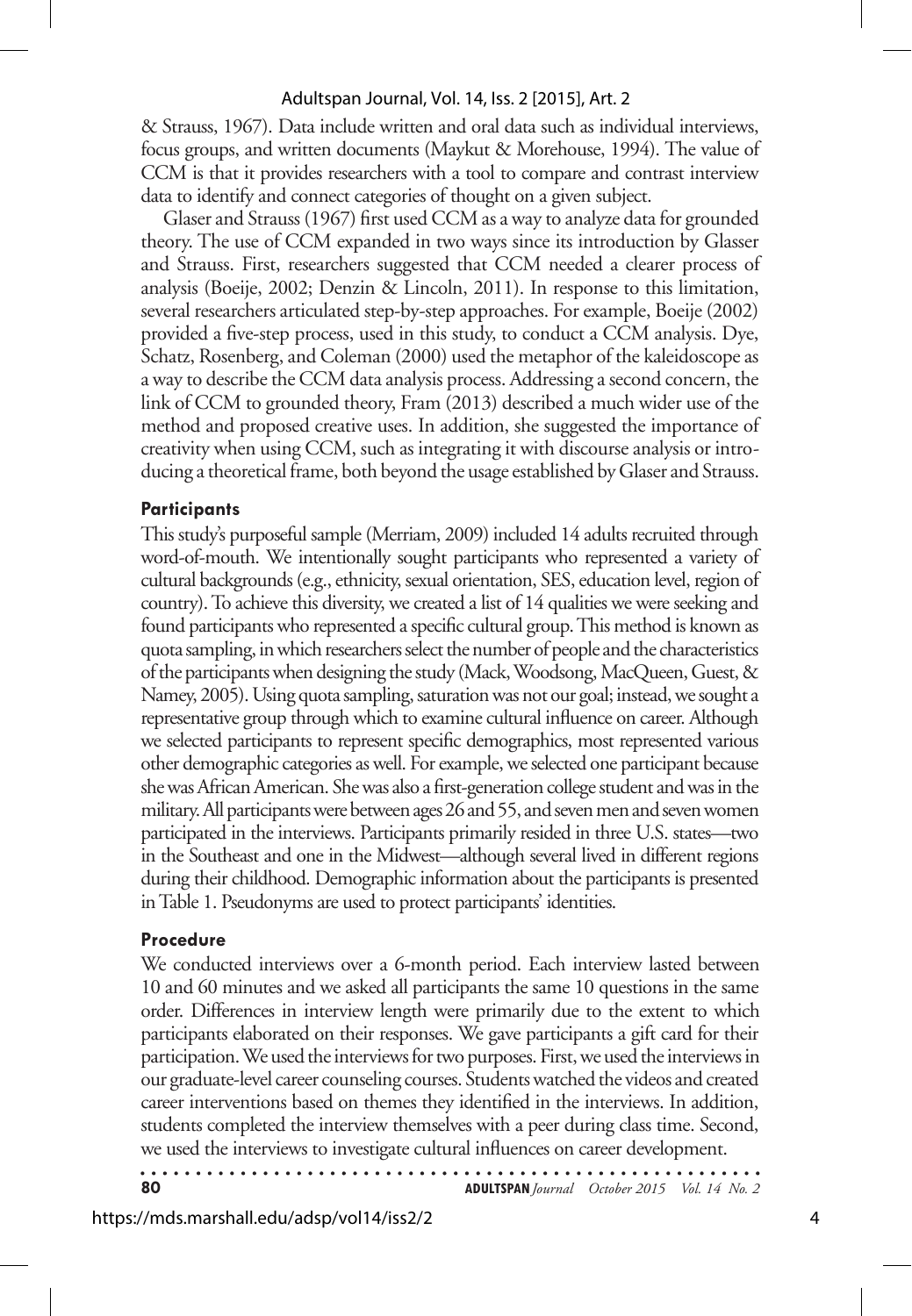| <b>Participant</b> | Gender | Age       | <b>Ethnicity/Race</b> | <b>Education</b><br>Level | Current<br>Occupation |
|--------------------|--------|-----------|-----------------------|---------------------------|-----------------------|
| <b>Brad</b>        | Male   | $Mid-30s$ | Caucasian             | High school               | Roofer                |
| Jeff               | Male   | Late 20s  | Caucasian             | Associate's               | Computer networker    |
| Ashley             | Female | $Mid-20s$ | Caucasian             | Associate's               | Bartender             |
| Carol              | Female | Early 50s | African American      | Master's                  | Academic advisor      |
| Robert             | Male   | Early 30s | African American      | High school               | Car detailer          |
| Maryanne           | Female | Early 30s | Caucasian             | Master's                  | Herpetologist         |
| Susan              | Female | Early 30s | Caucasian             | Master's                  | Career counselor      |
| Mark               | Male   | Late 40s  | Caucasian             | Bachelor's                | Investment banker     |
| Jose               | Male   | $Mid-30s$ | Latino                | Bachelor's                | Civil engineer        |
| Karen              | Female | $Mid-30s$ | Caucasian             | High school               | Program coordinator   |
| Nicole             | Female | Early 40s | African American      | Master's                  | Nurse educator        |
| Heather            | Female | Late 30s  | Caucasian             | Bachelor's                | Insurance adjuster    |
| Dan                | Male   | $Mid-50s$ | Caucasian             | Bachelor's                | Hair stylist          |
| Thomas             | Male   | Late 20s  | Caucasian             | Master's                  | School counselor      |

# **Participant Descriptions**

*Note.* Education level refers to the highest degree completed by the participant.

We used an adapted version of the CiCI (Ponterotto et al., 2000) as the basis for all interviews. The CiCI is a semistructured intake interview developed to explore cultural influences on career development. The 10 questions in the adapted interview focus on study participants' early awareness of occupations, work experience, cultural and ethnic background, spiritual background, family influence on career, community influence on career, and career goals. Ponterotto et al. (2000) pilot tested the CiCI with graduate students and learned that most found the interview helpful as a way to understand career concerns and explore cultural influences on career choices.

In their initial development of the original, 23-question CiCI, Ponterotto et al. (2000) theorized that the questions represented five interconnected domains related to overall career development. Ponterotto et al. later created a 13-question CiCI; we adapted this version to create our 10-question interview. The three questions we removed were: Do you believe you can accomplish whatever goals you set for yourself? How do you see career counseling helping you achieve your career goals? and What do you see as the greatest barrier to achieve your career objective? Our interviews were not with career counseling clients, so these questions seemed less relevant for our purposes. The remaining 10 questions included at least one question from each domain, with a focus on the domain representing culture, religion, and family. Our research interest was to explore cultural influence on career development, so we included only the four questions in this domain for the current study. The specific questions were: (a) What type of occupations were you aware of growing up? (b) Tell me about your cultural and ethnic background; (c) Tell me about your religious/spiritual background: How important is religion or spirituality in your life and how is your religious/spiritual background related to your current career goals? and (d) How has your family, both immediate and extended, influenced your career goals and do your career goals match or conflict with your family's expectations?

# **Credibility**

Tracy (2010) outlined various criteria for maintaining credibility in qualitative research. The first of these is that the topic is relevant. Understanding how culture

**ADULTSPAN***Journal October 2015 Vol. 14 No. 2* **81**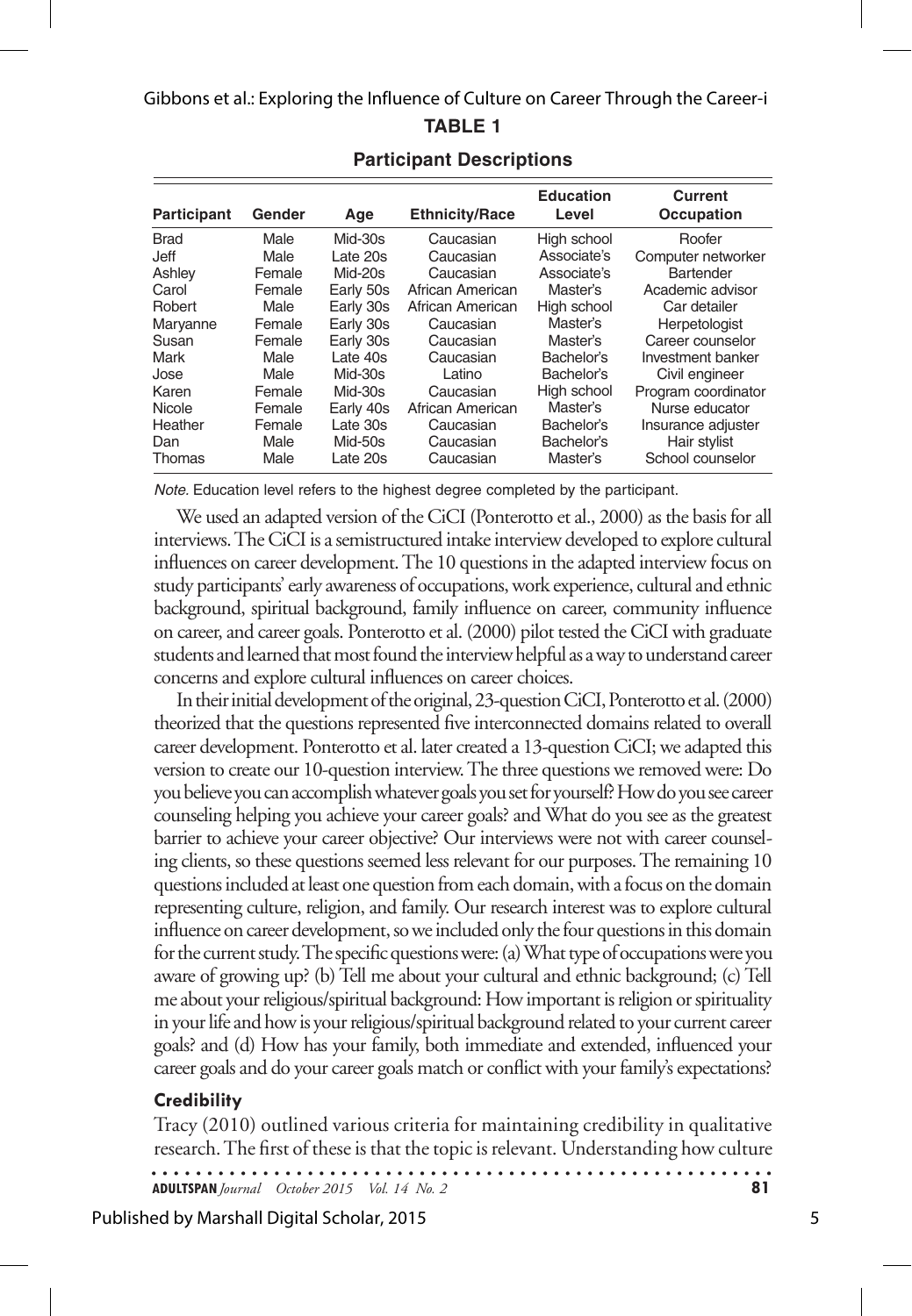interacts with career development is a topic that needs more research to explain the connection. Therefore, this topic is extremely relevant to career researchers and practitioners. Tracy also identified rich rigor as a second source of credibility. We maintained rigor throughout the data analysis process by meeting as a team to analyze the data, taking notes along the way, and reporting all steps of the data analysis process. Finally, we used multiple levels of comparison in coding, at the question level and the individual level, to increase validity (Boeije, 2002).

## **Data Analysis**

Before beginning our analysis, we discussed our views about cultural influences on career development, as well as our own upbringing and the influence of culture on our career choices. We also shared our general perspectives on career and culture, and discussed how our experiences might influence our data analysis. These steps helped us become aware of our potential biases; considering our own lived experiences allowed us to set aside preconceived frames of reference and view the interviews through less biased eyes (Moustakas, 1994).

All interviews were transcribed for analysis purposes. To analyze the data, we utilized the CCM introduced by Glaser (1965). This method involves multiple steps of comparison depending on the type of data collected (Boeije, 2002). First, we separated the interviews by question. Using the open-coding method described by Boeije (2002), we individually coded each passage of the questions. New themes emerged as we read responses from each participant. Then, we met together and discussed our thematic analysis. In these meetings, we returned repeatedly to the transcripts and negotiated meanings and themes. After three rounds of individual analysis followed by group meetings, we created themes and subthemes for each of the four questions.

# **results**

Results are presented for each interview question. We describe the common themes found across participants and provide quotes to illustrate the themes.

# **What Occupations Were You Aware of Growing Up?**

We identified two topics and two themes (italicized in text) for this question. Nine participants discussed *careers that their parents held.* In some cases, participants simply named their parents' careers, whereas in other instances, they described those careers to us. For example, Dan explained,

Of course I knew my parents' occupations. My father was with the railroad. My mother was more or less a bookkeeper. My dad did have a college degree. My mother, I think she was like a business, which was like a 2-year program I think for just bookkeeping.

Brad was briefer, saying "Probably just my dad being a Pepsi man. Mom was waiting tables and stuff."

Six participants described *careers other family members held* as well. Heather mentioned several family members, indicating,

I was exposed to the retail environment through my grandmother and an aunt of mine. I guess a lot of science careers. I have an uncle that's a chemist and my grandfather was an engineer. A lot of my cousins are engineers and my sister is a chemical engineer. So a lot of sales, insurance, and science.

| -82 | <b>ADULTSPAN</b> Journal October 2015 Vol. 14 No. 2 |  |
|-----|-----------------------------------------------------|--|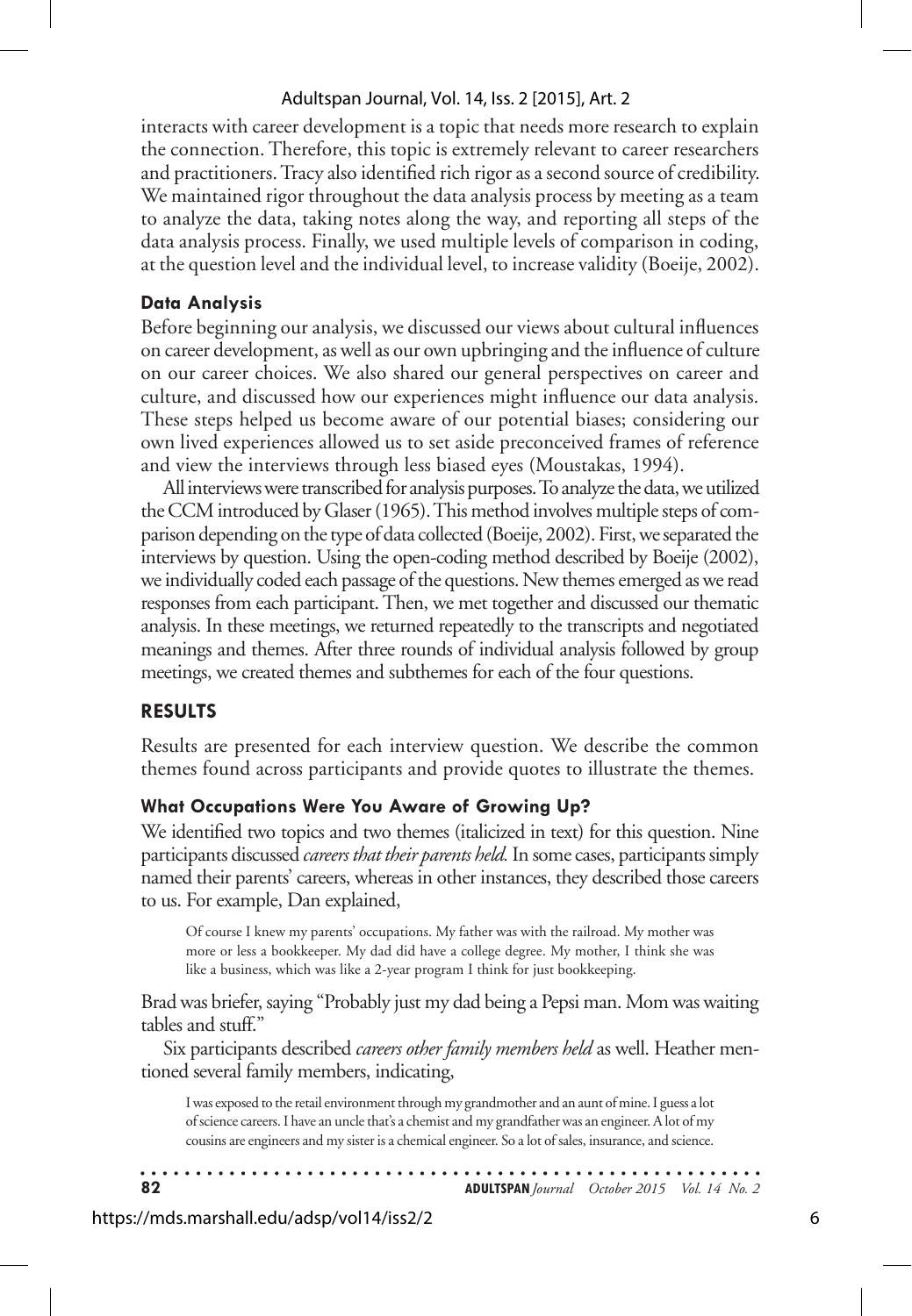Carol described one family member who influenced her own career path: "I have one cousin that was educated, and she was a teacher. So I just always thought that I would be an educator or a teacher, but an elementary ed. teacher." Participants mentioned family as a source of information for career knowledge.

Two general themes emerged beyond the topics they discussed. First, seven participants discussed their *limited career exposure as a child*. Susan said,

It was a factory town. It was an industrial town. So it wasn't a town where there was a lot of professional businesses. I think that because of that, I really didn't know about more occupations until I got to college.

Thomas indicated he knew about various careers, but "more specific ones, I was probably not aware of because nobody really opened them up to me because I didn't ask about them or anything like that." For these participants, limited exposure to careers directly affected their own career paths. Five participants also mentioned *careers that all kids know*. Interestingly, these careers differed from participant to participant, and included teacher, firefighter, police, doctor, lawyer, nurse, architect, secretary, ballet dancer, and astronaut. For example, Ashley explained,

A police officer. When I was 6, I wanted to be a ballet dancer but that didn't happen. And teacher. But other than that, like growing up wise as a little kid, those are the only careers that are really dominant.

Participants had different career experiences growing up.

#### **Tell Me a Little About Your Cultural or Ethnic Background**

Participants shared a variety of cultural information in response to this question. Four major background types were named, and three themes resulted from this prompt. The primary cultural groups participants specifically mentioned were: region of the country (eight participants), race or ethnicity (eight participants), religion (seven participants), and SES (four participants). Examples of these topics include Robert explaining, "Well, I grew up in the church my whole life, until I was 18. I went to church every Sunday, so that's pretty much where a lot of my background came from" and Ashley mentioning, "We're not rich, but we're not really poor either, even though we do have hard times."

Participants also identified three themes. The first theme stemmed from the interview prompt "Tell me a little about your cultural or ethnic background" being used as a way for participants to provide a *nonthreatening way to tell family stories*. Ten participants shared stories in response to this question. For example, Nicole revealed,

Family was a big part of our growing up. There was never a time at our home that we can just remember just our family living together, like me, my mom, my dad, my siblings, just us. We always had an extended family member living with us.

Susan explained why her family left the church, saying,

We had an African American family, husband and wife, and their son who was placed in our church. At that time, we were going to church pretty regularly. . . . But the story I guess is that our town really ran that family out and were very unsupportive and not welcoming to that family. . . . So that was actually the last time that my family and I went to church regularly, because my parents were just not going to be a part of that.

**ADULTSPAN***Journal October 2015 Vol. 14 No. 2* **83**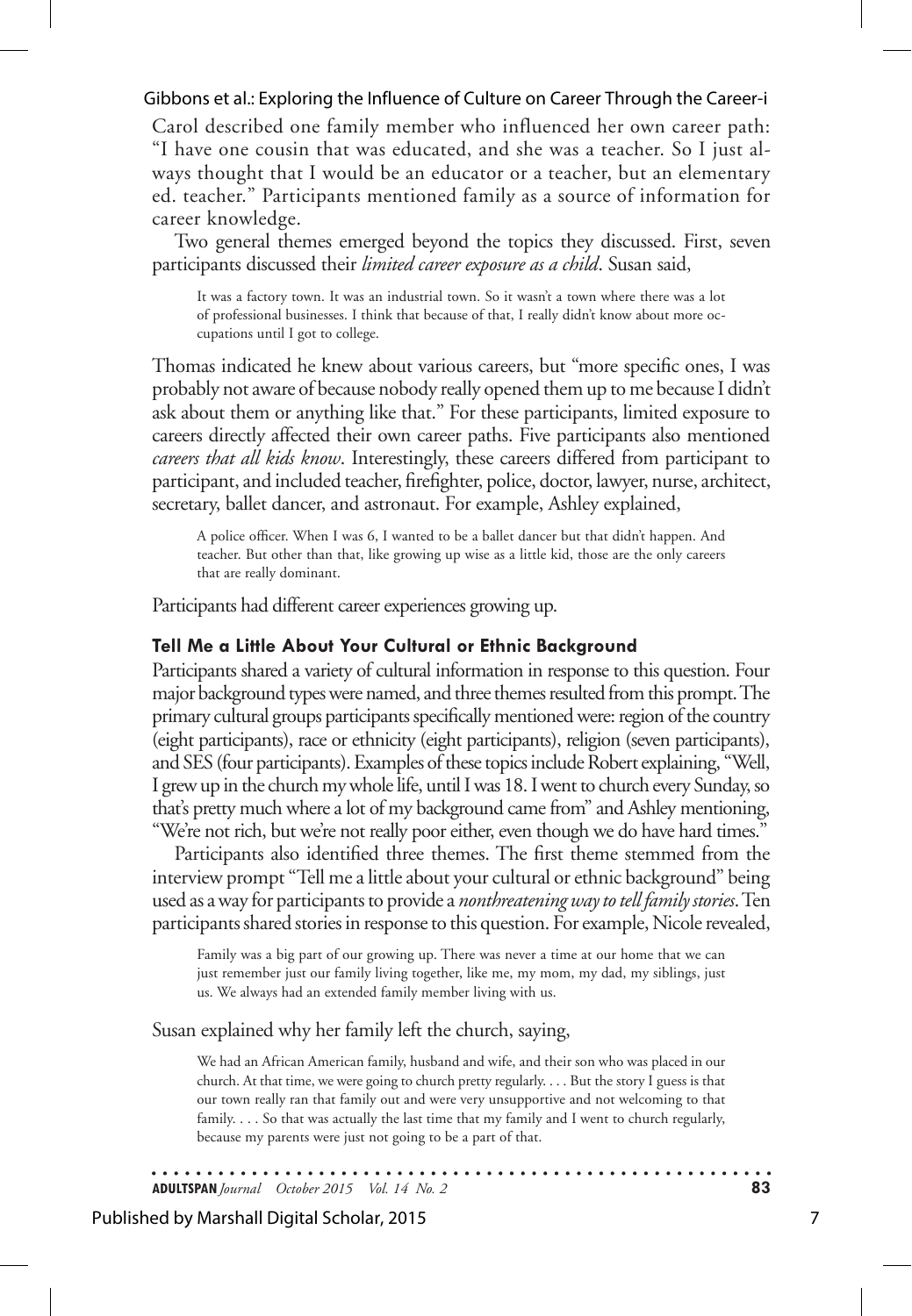Most of the participants responded with diverse stories about growing up in their families as a result of being given this prompt.

The second theme from this interview prompt was *stories about education*. Eight participants went well beyond just describing their educational level to sharing their school experiences and their family's beliefs about schooling. Karen, who recently returned to school, explained,

Neither side are big in education at all. Like even now, my parents are like, "Why are you doing this?" And they don't pay for us to learn anything. They are like, "Really?" Education is just not important to them like it is to me.

#### Carol's family had the opposite perspective on education:

Neither of my parents were educated. My father made it to the fourth grade. My mom would be considered functional illiterate. My great grandparents were slaves. And so the interesting thing, even though my parents were not educated, especially my mom, she always pushed education on us. So, as a child, I always knew that once I graduated from high school I was going to college.

Many of our participants reflected on the cultural role of education on their upbringing.

Finally, five participants discussed *exposure to diversity*. Jose explained, "Growing up, my mom always did teach me that it's not important—color, gender, race, or anything." Heather also discussed her exposure to others: "I guess just the broad range of people I was exposed to influenced me the most." For these participants, it seemed important to explain how they viewed culture in general as well as to describe their own cultural backgrounds.

### **How Important Is Religion/Spirituality in Your Life and How Is It Related to Career Goals?**

Four major themes, two with subthemes, emerged from this question. Most of the participants described their *own religious views*. Within this theme, eight participants discussed their *religious views now versus growing up*. Carol mentioned, "I was raised in a southern Baptist church. Still go to church. It's important to me. I'm more into spirituality now instead of religion." Similarly, Heather explained, "I grew up in the Episcopal Church and still lean that way. I am currently not a member of a church . . . and hadn't been since I'd been to school up here." Nine participants also discussed their *personal belief system*. Jeff said, "I've never really took on a title of religion. I do believe. I know there is something up there. There is a greater power. We don't go to church, but I do believe there is a higher power." Participants felt their religious views were important to describe.

Another theme that emerged was the *influence religion had on their career paths*. Specifically, six participants mentioned that religion influenced *the way they act at work*, and three explained that religion *directly influenced their career choices*. Ashley explained, "I try my best to not gossip. Gossip leads to trouble and that's just not good." Mark described how being Jewish and in the bond business were related for him.

The bond business in this country, it floats around the Internet now and then, but one of the first financiers of the American Revolution was a Jewish guy from Philadelphia. So we've been involved in it. [Jewish coworkers] might be killing each other during the day, but at night they were raising money for Israel for other Jewish welfare projects. So they may not have gotten along during the day, but all of those people got along outside of work.

**84 ADULTSPAN***Journal October 2015 Vol. 14 No. 2*

. . . . . . . . . . .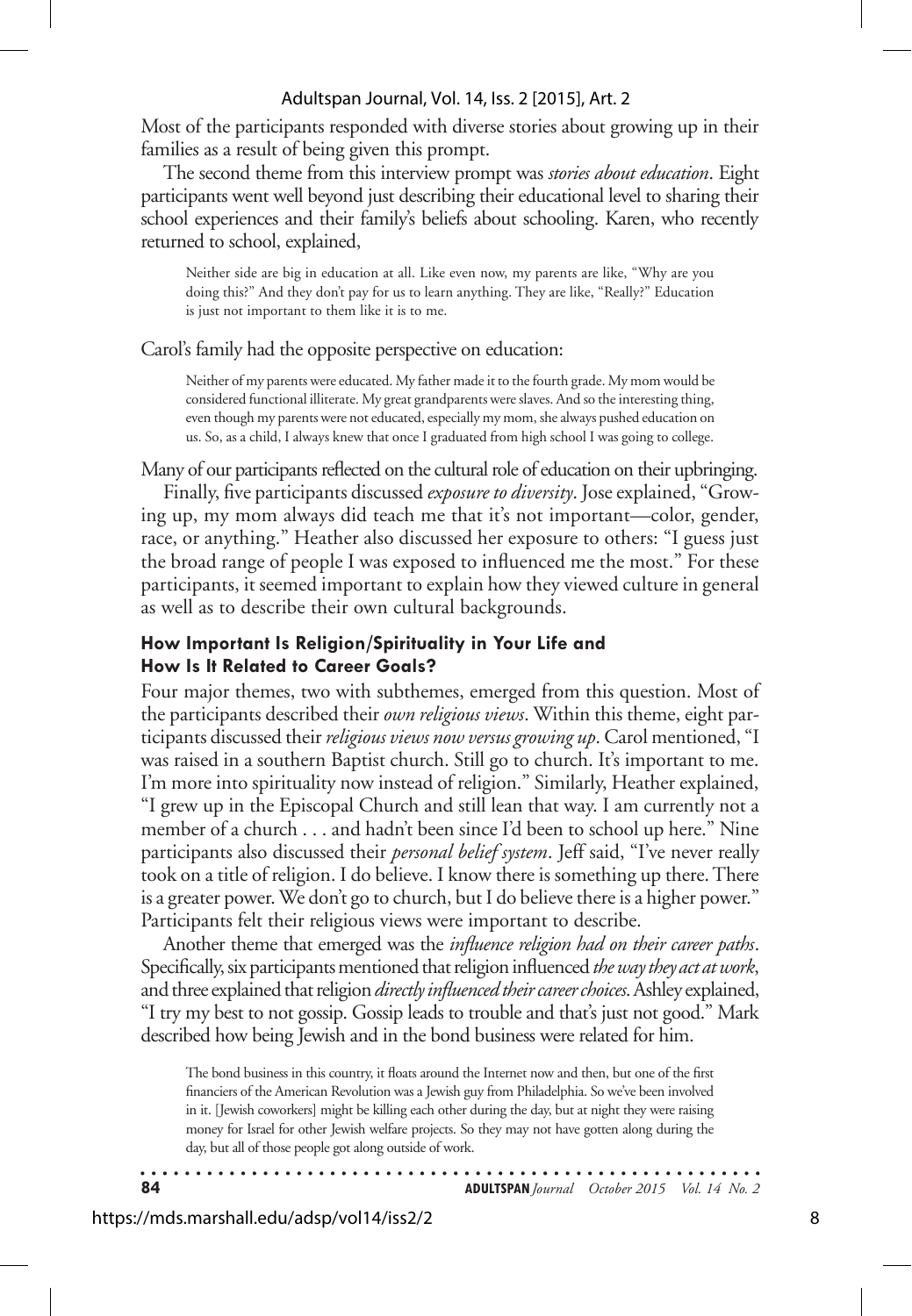For some participants, their religious backgrounds affected their work behavior and influenced career choices.

Two other themes also arose. Five participants described a *sense of community*  related to religion and spirituality. Jose said, "In the military, obviously, there are a lot of religions. I went to all the services. . . . I think it's just the unity among everybody where we're all mankind." Karen, who had recently began working in a field related to her religion, said, "and now that I do work in the Jewish community, I love it. I love that everybody I talk to knows the same holiday that I know or knows the same prayer." For these participants, religion is a way to bring people at work together. For five others, religion and spirituality seemed to have *no effect on their career development*. Maryanne said, "I don't know if they're really related at all. I don't feel as if my position requires that." These few viewed religion and career as completely separate.

#### **How Has Your Family Influenced Your Career and Do Your Career Goals Match Your Family's Expectations?**

Two major themes emerged from this question. Eight participants described *encouragement of career exploration* from their families. Participants mentioned that their parents encouraged them to explore careers in general rather than pushing them toward specific jobs. As Maryanne described, "I always felt like my family was supportive. No one ever told me not to do certain things or do certain things." Thomas also experienced general encouragement, saying, "But as far as support from my family when I was going to school, they never actually tried to direct me on which path I should pursue or anything like that." In addition, participants' parents generally supported the choices their child made. Jeff explained, "I've detected a note of pride in my father's voice when he's bragging to family that his son is a computer tech. So I think they're happy for me." These participants also noted their parents' encouragement to explore careers as they saw fit.

Twelve of the participants also mentioned the *level of support* they received from their families. Six participants cited passive support. Dan mentioned, "They said if you want to try that then feel free go ahead, and so I was very fortunate to have that. Even changing colleges midstream, they said if that's what's going to make you happy then that's fine." Four other participants noted that their family was a major influence on their career path. Nicole described her mother's reaction to her winning an award for academic excellence: "I came home and told my mom. And basically what she said was that she wasn't expecting any less. So there was that expectation . . . there was that pressure to maintain that level of excellence." Two of the participants indicated they received no career-related support from their families. Brad responded, "Well, I guess probably none at all. I never really had a person to look up at." Participants expressed different levels of family influence on their career development, and these levels affected their career choices in various ways.

# **Discussion and Implications**

This study explored cultural influences on career development in working-age adults. The results demonstrate the influence people's cultural backgrounds have on their career development and the various ways that culture can affect

**ADULTSPAN***Journal October 2015 Vol. 14 No. 2* **85**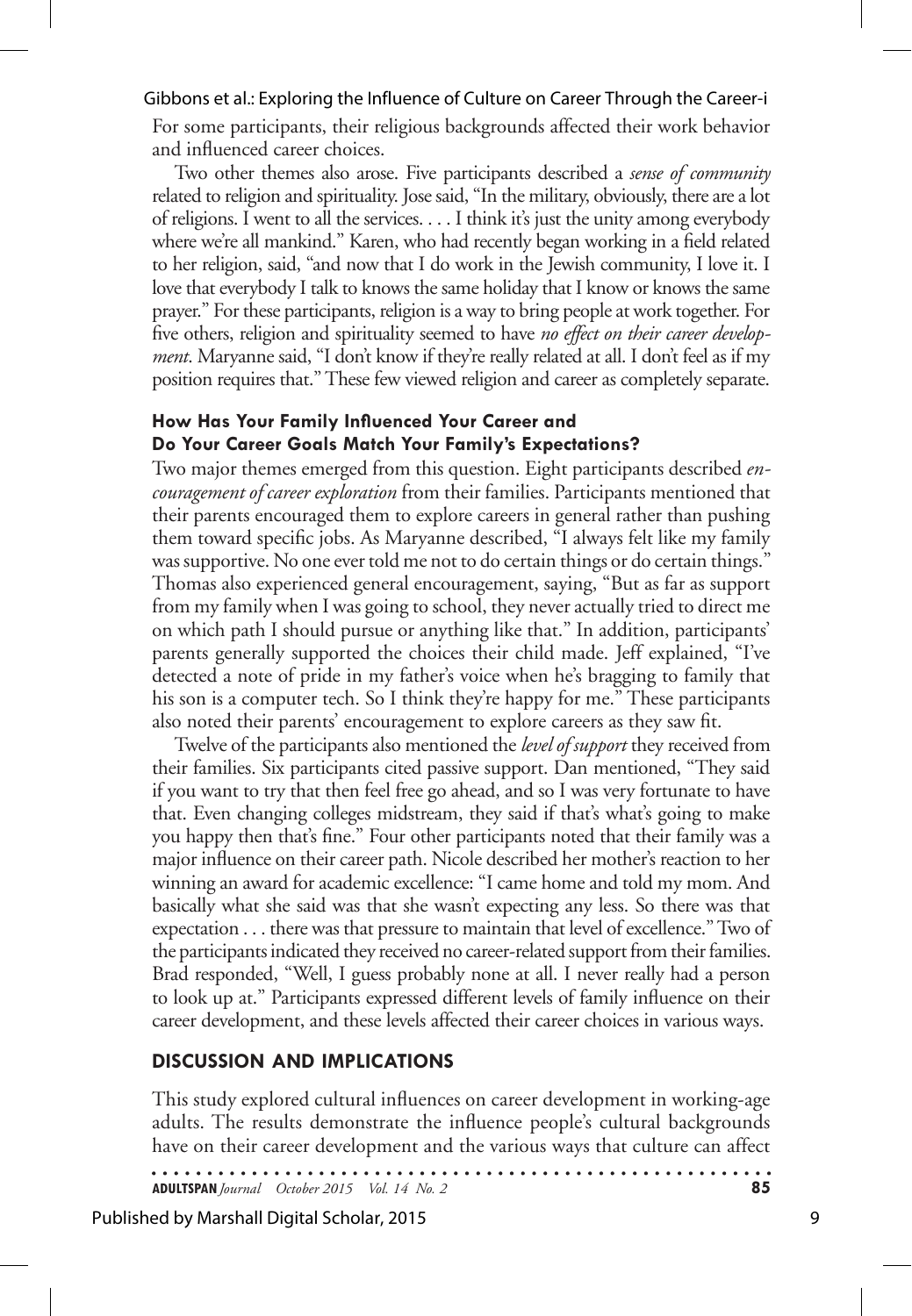career choices. In this section, we discuss these results and provide suggestions on how to address the themes in counseling.

The most important result of this study was verifying the obvious influence that culture has on career development. Our participants described culture broadly, including SES, ethnicity, religion, region of country, and education. They discussed how family influenced their career choices and career behaviors and how early exposure to careers affected them. Every participant identified some aspect of their cultural background that swayed their career path. Without exploring these topics, career counseling clients might not recognize how their client's background affects their career outlook.

In addition, culture affected the participants not only in their early career development but also in their current career choices. Segers, Inceoglu, Vloeberghs, Bartram, and Henderickx (2008) noted the influence of culture on boundaryless and protean career attitudes. They found that education level, age, gender, country of origin, and cultural background all affect adults' workrelated attitudes, both internal (protean) and external (boundaryless). Briscoe et al. (2012) studied workers in today's unstable workforce and found that boundaryless and protean mind-sets affected current levels of help-seeking, coping skills, and psychological well-being. Because cultural background often influences these mind-sets, and because these perspectives help clients to better navigate current career issues, it is vital that counselors include discussions of culture in their work with clients of all ages.

Using an intake interview such as the CiCI (Ponterotto et al., 2000) can provide counselors with a way to help clients reveal how culture influenced their career development. Questions target various aspects of career development, including specific and broader cultural influences. Discussion about these cultural influences on careers can become part of the rapport-building process with all clients, leading to a more holistic picture of career counseling clients.

#### **Influence on Careers**

Family, cultural background, and religion had both direct and indirect influences on the careers of the majority of participants. Participants' families influenced their careers through the career knowledge they provided and the different levels of support. Whiston and Keller (2004) noted the profound influence of family on career development, so it seems reasonable to include this topic in career counseling. Discussions about the level of family influence (e.g., none, passive, active) early in the career counseling process might shed light on the powerful messages clients receive about their careers. Gibbons and Woodside (2014) found that adults from low education households were more influenced by messages received from their fathers. In our study, the participants who named the careers their parents held seemed to know more about their fathers' careers. Therefore, identifying which parent influenced career development is important. Family is an often overlooked aspect of career development, but we suggest its inclusion in the career counseling process.

Participants in our study spoke of being encouraged by family members to generally explore careers or to choose what would make them happy. As with career knowledge, family influences career exploration and academic achieve-

| 86 | <b>ADULTSPAN</b> Journal October 2015 Vol. 14 No. 2 |  |
|----|-----------------------------------------------------|--|
|    |                                                     |  |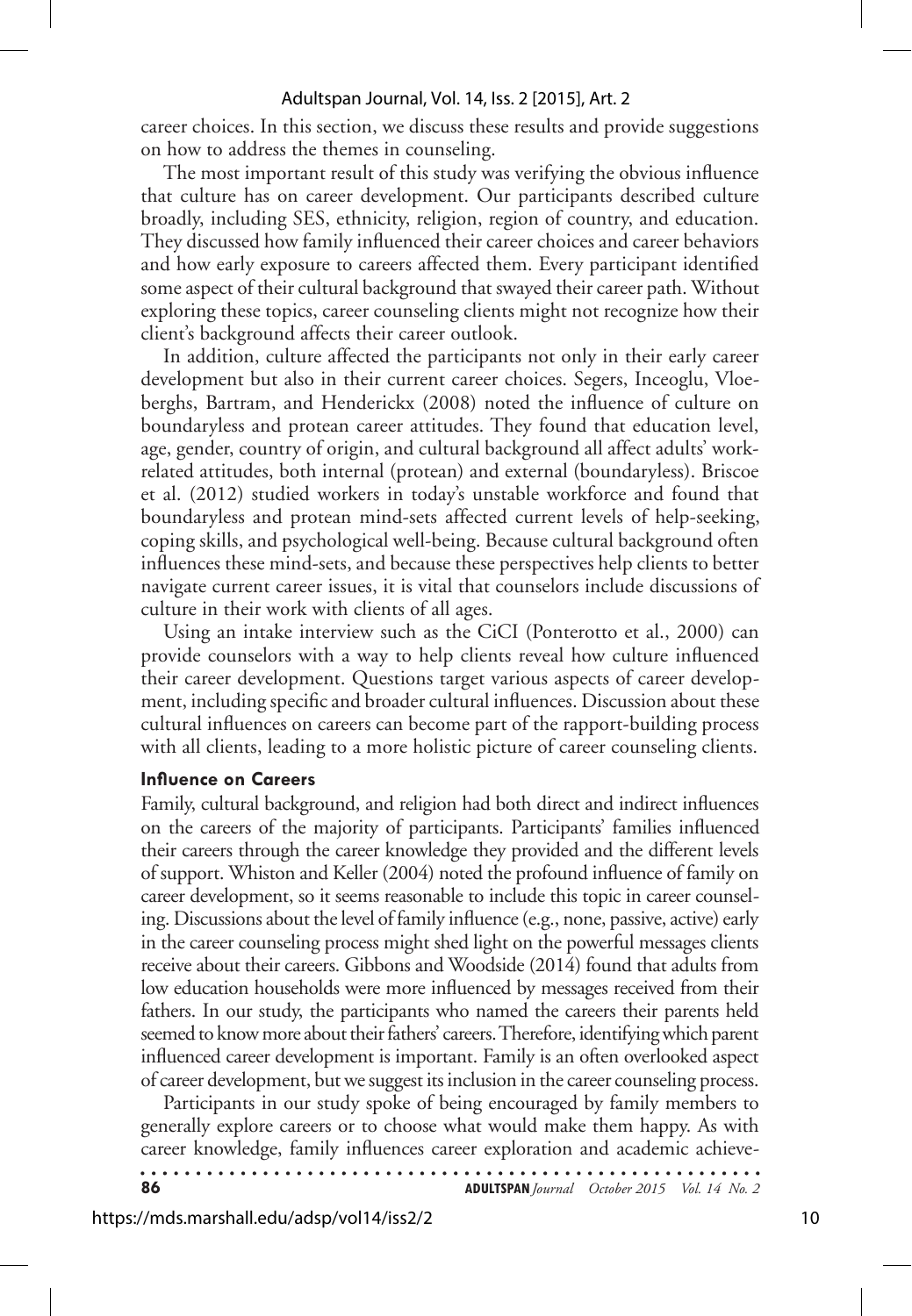ment. Therefore, understanding and talking about the role that family plays and has played in an individual's career development can increase his or her insight and awareness. These conversations can then lead to discussions about support systems and perceived barriers, topics often considered in modern career theories such as social cognitive career theory (Lent, Brown, & Hackett, 1994) and life design (Savickas et al., 2009). Additionally, this information can aid counselors in developing appropriate career interventions based on the individual's needs.

Participants tended to focus on education when asked about cultural influences. We suggest that participants may believe either a lack of education or support for education affected their careers. Levine and Sutherland (2013) interviewed young adults about the educational expectations of their parents and learned that those who left school described their parents as passive, uninterested, or negative about their education. Fouad et al. (2012) noted that some dislocated workers discussed educational barriers and lack of educational advising as related to career struggles. Inquiring about cultural background may be one way to elicit this information more broadly than simply asking about school experiences.

Finally, religion or spirituality affected participants' careers. Participants described the influence of spirituality related to affecting how one acts at work, creating a sense of community, and directly influencing career choice. Similarly, Constantine, Milville, Warren, Gainor, and Lewis-Coles (2006) interviewed African American college students about religion and career development and found a link between spirituality and work ethic. In his literature review on this topic, Duffy (2006) also identified spirituality and religion as linked to career development, including as a way to provide supportive relationships and coping skills. Our participants seemed to note this link as well. Since religion and spirituality seem to have a clear influence on career choices, career counselors may want to include this topic in work with clients.

Based on the interviews, cultural background seems influential in the career development of individuals from varying backgrounds. Traditionally, career interviews and assessments do not consider this influence. However, culture is clearly important in career choices, career beliefs, and career support. Counselors can build on these connections to help clients process their career choices and consider how future decisions might also include their cultural beliefs.

#### **Knowledge About Careers**

One of the interview questions focused on occupations that participants were aware of as a child. Participants responded with careers that family members held and careers they assumed everyone knew. Additionally, many participants felt that they had limited exposure to careers as children. In general, it seems that exposure to a variety of careers is important for individuals of all backgrounds. These findings relate to those of Fouad et al. (2012), who interviewed dislocated workers and noted that most mentioned their parents' occupations as related to their own career choices. Most also described how their level of parental support directly influenced their career decisions. Career education during the growing-up years can be used to introduce children to different careers early in their career development. However, based on our findings, individuals from very different backgrounds did not receive or retain career education from school. It may be that adults need to revisit this topic to discover what they know and do not know about careers.

. . . . . . . . . . . . . . **ADULTSPAN***Journal October 2015 Vol. 14 No. 2* **87**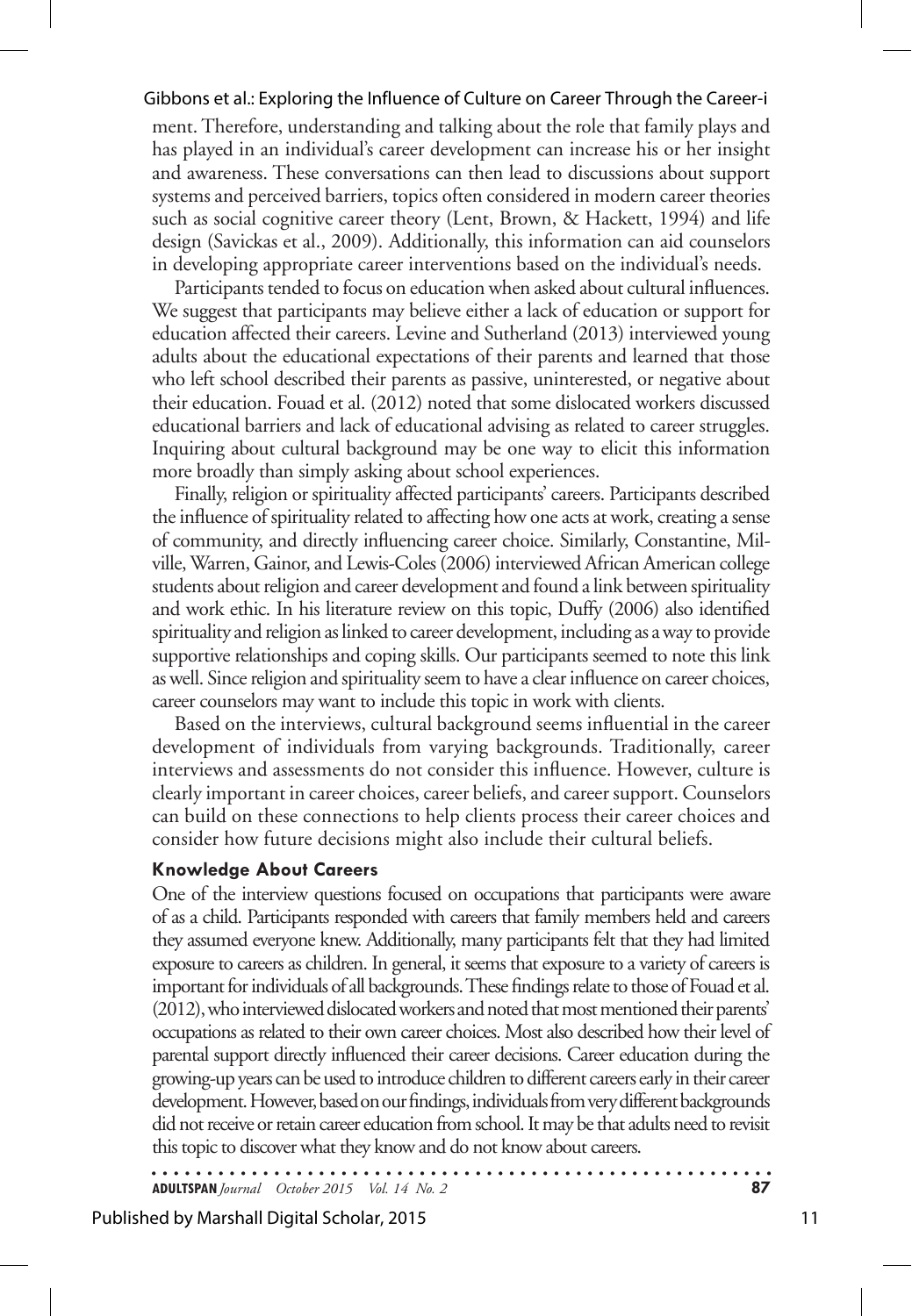As adults, individuals may need to receive basic career information and be introduced to different careers. Counselors can inquire about early career knowledge and how this knowledge, or lack of it, affected their career decisions. Then, counselors can intentionally connect prior knowledge gaps to current career issues and provide concrete information about the world of work within a cultural context. Doing so helps counselors move beyond a trait-and-factor-matching strategy to a more holistic career counseling perspective.

## **Conclusion**

As with any study, limitations do exist. Although we selected participants to represent a broad range of cultural backgrounds, we found each through word-of-mouth and referrals. It may be that these participants do not represent the perspectives of others. In addition, qualitative analyses are always subject to the personal biases of the researchers. Although we tried to maintain rigor in our analysis, it is possible that others may have identified different themes in these same interviews. The interviews themselves may also have limitations. We used a semistructured interview protocol, which may not have identified all cultural influences on participants' career development. It may also be that participants felt unwilling to share certain influences, even if we asked about them in the interview. Finally, a major limitation is the length of our interviews. Some interviews were short whereas others were lengthy. Responding to a structured interview protocol can limit response length and affect the amount of shared information, but multiple interviews can help increase the variety of evidence collected (Morrow, 2005). Complexity of data in CCM relates to the amount of interviews and the diversity of participants (Boeije, 2002), both of which are evident in this study. Therefore, we suggest readers view all results within the frame of these limitations.

This study explored the importance of cultural influence on career development, and participants described the multifaceted ways that culture affected their current career status. Counselors can use these results to help frame their work with clients, remembering to broadly inquire about culture as they learn about their clients. Considered within the context of adult and career development, cultural discussions can be used to highlight the careers needs of adults, going beyond traditional assessment to take into account life stories and career influences. Interview protocols such as the CiCI (Ponterotto et al., 2000) may be avenues for this exploration and help counselors consider a more holistic perspective in their counseling work.

#### **References**

- Blustein, D. L. (2011). A relational theory of working. *Journal of Vocational Behavior, 79,* 1–17. doi:0.1016/j. jvb.2010.10.004
- Blustein, D. L., Kenna, A. C., Gill, N., & DeVoy, J. E. (2008). The psychology of working: A new framework for counseling practice and public policy. *The Career Development Quarterly, 56,* 294–308.
- Boeije, H. (2002). A purposeful approach to the constant comparative method in the analysis of qualitative interviews. *Quality and Quantity, 36,* 391–409. doi:10.1023/A:1020909529486
- Briscoe, J. P., Henagan, S. C., Burton, J. P., & Murphy, W. M. (2012). Coping with an insecure employment environment: The differing roles of protean and boundaryless career orientation. *Journal of Vocational Behavior, 80,*  308–316. doi:10.1016/j.jvb.2011.12.008

Constantine, M. G., Miville, M. L., Warren, A. K., Gainor, K. A., & Lewis-Coles, M. E. (2006). Religion, spirituality, and career development in African American college students: A qualitative inquiry. *The Career Development Quarterly, 54,* 227–241.

 $\ddot{\phantom{a}}$ . . . . . . . . . . . . . . **88 ADULTSPAN***Journal October 2015 Vol. 14 No. 2*